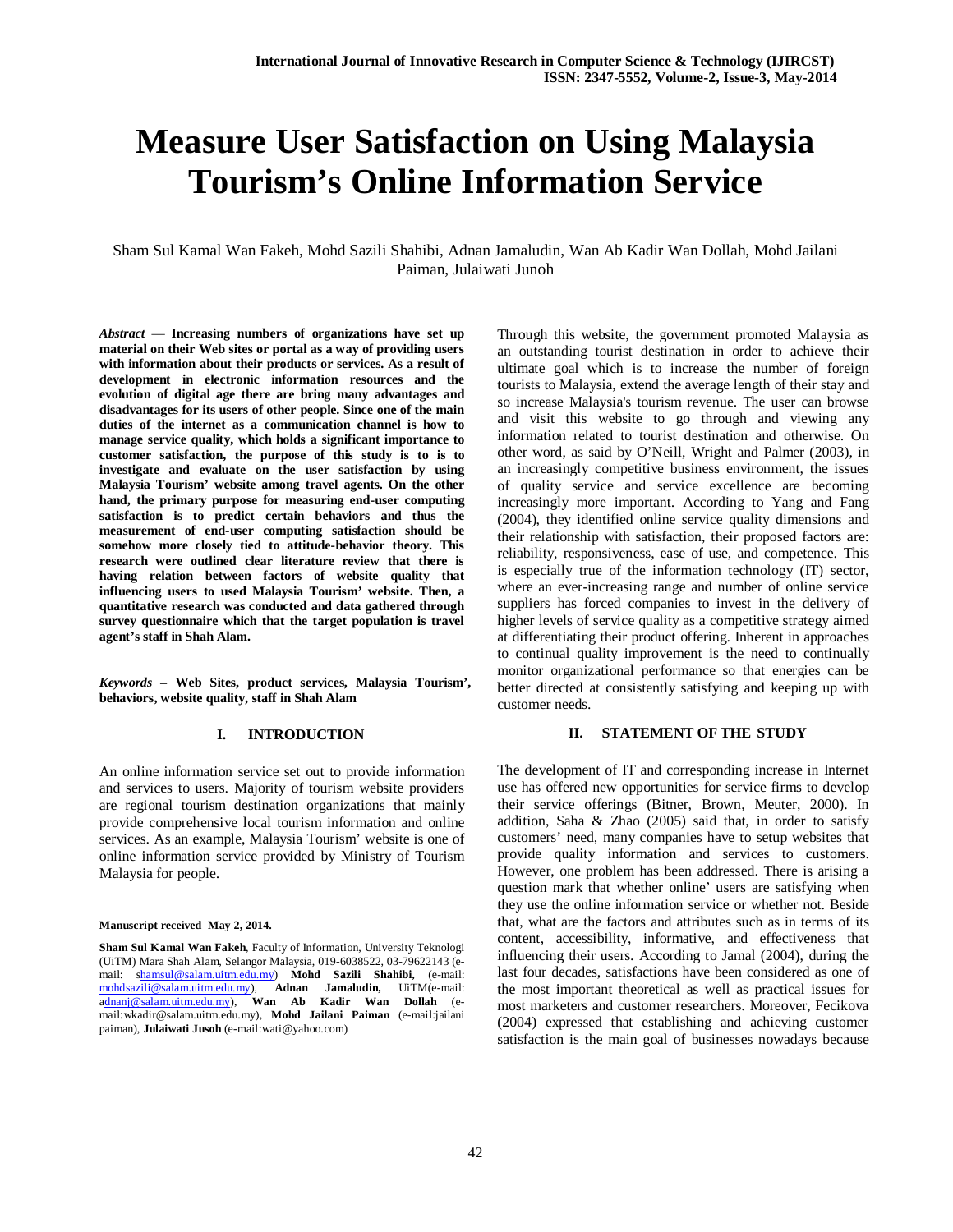there is a strong relationship between the quality of product, customer satisfaction and profitability. Due to this problem, there is attempting and intending to identify and indicate the user satisfaction among online' users (travel agents) when they use Malaysia Tourism' website. Since this problem has been addressed, so that should to come out with any initiative to solve this problem. These problems have been addressed by conducting a questionnaire survey on user satisfaction of Malaysia Tourism' website whereas it is necessary to be done in orders to meet this ambitious aim, and Rasch Model will be use as the procedure in analyzing the data.

## *A. Measuring users satisfaction*

The finding of this study will exposed and presented valid data on how satisfied their users by using Malaysia Tourism' website according their feedback and response.

## *B. Attributes and factors*

The result of this study will outline several factors and attributes that influencing the function and performance of Malaysia Tourism' website to its users and to its own creator or provider of this website.

## *C. Effectiveness and efficiency*

The finding of the research is also to see the effectiveness and efficiency of this website whether the availability of this online service give more effectiveness or other bad consequences to its users.

## *D. Management*

The results of this study will provide feedback to Malaysia Ministry of Tourism management in order to improve their services, whereabouts, this party will easily to determine solution to solve the problem of incapability this online service by looking at the result of the findings and the recommendations suggested by the researchers.

## *E. Benefit to other people*

This research will give additional knowledge and information for other general users, researchers, academicians and otherwise for knowing about the satisfaction, functions and effectiveness of Malaysia Tourism' website. As a result, because of these kinds of significance of study, a research is conducted for discovering on those significances. Based on this research, the readers or users can realize and understand that regarding on the significance of study they might to find out the answers, results, and solutions pertaining to the topic have been discussed in this research paper.

## **III. LITERATURE REVIEW**

Today, information has become the most important asset or resource, which unlike information is not easily identified, understood, classified, shared or measured because it is invisible, intangible and difficult to imitate. The word information is use broadly to reflect association with nations or ideas, so that there a lot of definitions of information have been stated by various authors. As for instance, Machlup (1980) already alerted us that "information as the act of informing is designed to produce a state of knowing". Besides that, as said by Saint-Onge (2002) defines information as "organized data". According to Holmes (2001), information is the meaning that a human assigns to data by means of the known conventions used in its representation. Information is related to meaning and humans. As expressed by Norma, Norasiah and Mohd sharif (2008), they define information as some tangible and intangible entity that reduces uncertainty about something or about an event. Singh (2007), said that data becomes "information" when it is put into some context, information reduces uncertainty or changes one's state of mind. Gordon, Davis, & Olson (1984) added the dimension of the recipient to the definition, which states information to be "the data that has been processed into a form that is meaningful to the recipient". In the words of Fox (1983), "Information seems to be everywhere. We talk of its being encoded in the genes […] disseminated by media of communication […] exchanged in conversation [every day] […] contained in all sorts of things [...] Libraries are overflowing with it, institutions are bogged down by it, and people are overloaded with it […] [yet] no one seems to know exactly what information is". As said by Weisman (1972), information is knowledge, intelligence, facts or data that can be used, transferred or communicated. It may be derived from experience, observation, interaction and reading. It has several basic qualities, viz. existence, availability, language or recognizable representation and meaning. For Drucker (2001), information means "data endowed with relevance and purpose". According to Vandergriff (2006), "Information" is built from the organization of data sets through quantitative and/or qualitative analysis that relate data sets, and can range from math equations, paragraphs, graphical illustrations, or images. Gelbstein (2003), defined the term information as data (possibly from various sources) presented in a context that is new or pertinent to a specific situation.

#### *A. The Need Information among Travel Agents*

By the way there is the need information among travel agents because; Vrana & Zafiropoulos (2006) said that travel agencies need adequate knowledge especially marketing knowledge and technological based knowledge in order to keep pace with the technological and economic developments that are related to the Internet. According to Özturan & Roney (2004), when the travel agencies were asked to indicate the important advantages of using the Internet as a marketing communication channel, 98 out of 150 said that it provides the convenience of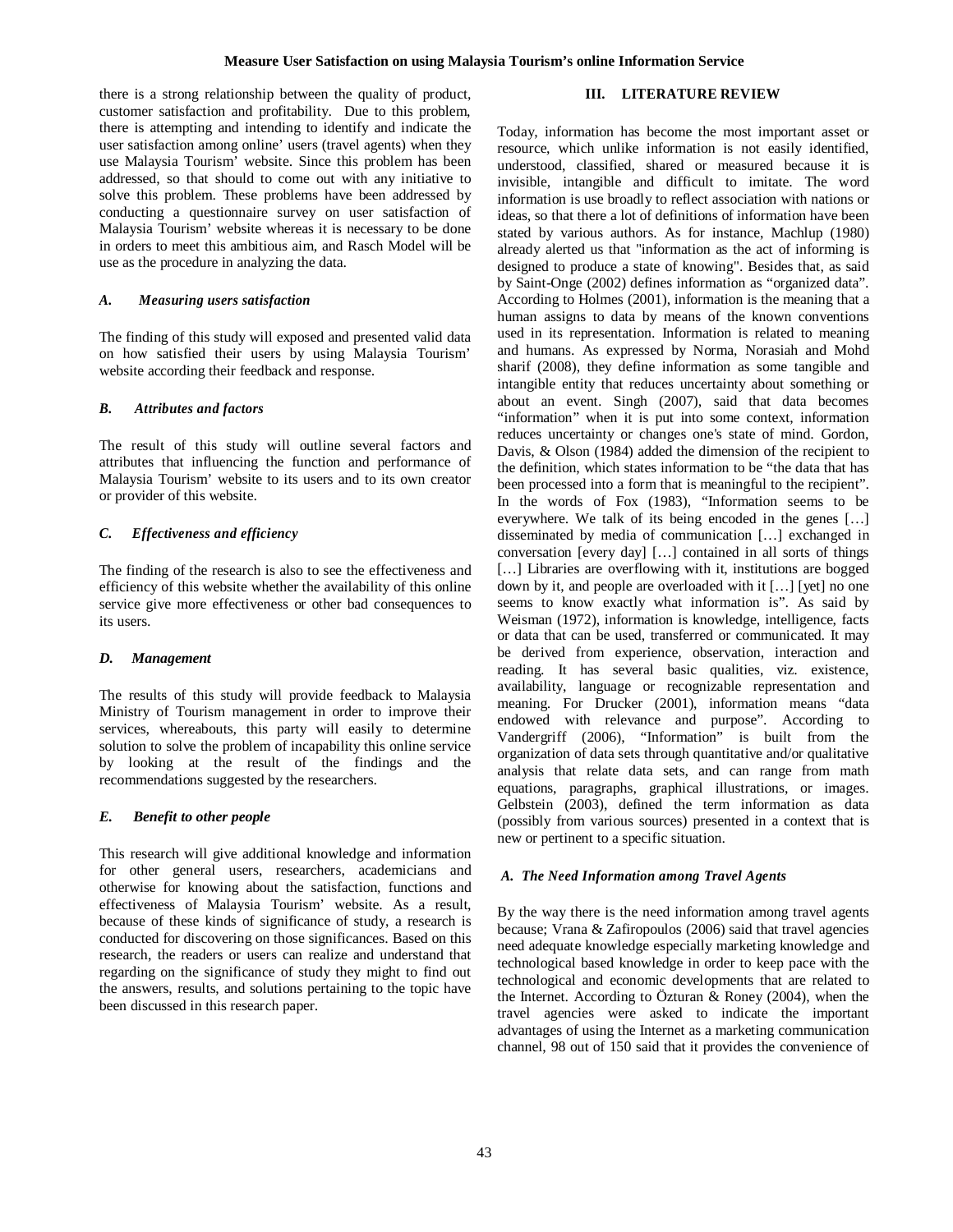24-hour accessibility, and 94 of them mentioned the ability to reach global markets by removing geographical boundaries. Reduction of advertising costs is indicated by 68 travel agencies as an advantage.

## *B. Finding of User satisfaction in using online information services*

According to Ozok & Salvendy (2000), the result indicated that the interface of the communicationally inconsistent group was 27.1% more consistent than the physically inconsistent group  $(F= 14.94; p= 0.0012)$ . However there were no differences in satisfaction, error rate and performance time. Similarly the conceptually inconsistent group was 33.3% more consistent than the physically inconsistent group *(F=35.65; p= 0.0001)*, but again, satisfaction error rate and performance were not difference across the two group. There might be the possibility that consistency of computer interfaces was affected by some of the dependent variables when either the task is complex or when the difference in consistency between tasks is larger. The fact that satisfaction did not change with changes in consistency level may suggest the possibility that there is a cancelling effect such that increased inconsistency increases task variety, and thus task satisfaction while increasing task consistency, where depending on the level of mental workload there may be gains due to task variety. Miteko (2006), expressed that Service XRG found that of the 60 percent (60%) of customers who used Web self-service, only 23 percent (23%) reported that they found what they were looking for online, suggesting that only a small minority who choose to use online self-service features are able to find content that satisfies their needs.

## *C. Advantages of Rasch Model*

The development of Rasch measurement model in social science educational measurement has rapidly expanded to other areas of education including technical and engineering fields. Rasch Unidimensional Measurement Method (using WinSteps Software) is applied where accurate findings can be yield even by using a small data-set. There are some advantages of using Rasch Model have been stated in supported literature review by several authors. According to Wright & Stone (1999) they said that whether a particular batch of data can be disciplined to follow the Rasch process can only be discovered by applying the process to the data and examining the consequences. It is worth noticing, however, that whenever we have deemed it useful to count right answers or to add scale ratings, we have taken it for granted that the data concerned do, in fact, follow the Rasch process well enough to suit our purposes. This is so because counts and additions are exactly the sufficient statistics for the Rasch process and for no other. When we accept the counts as useful then, however innocent our adventure, we also accept the Rasch model as the mathematical explanation of what we are

doing and also its only mathematical justification. As said by Wright (2000), the Rasch analysis is a method for constructing linear system from observed counts and categorical responses (like Likert scales), within which items and subjects can be measured unambiguously. The constructed variables contain the meaning of the structured "conversations."The measure of a subject on each variable summarizes that subject's statements about the variable to the extent that the subject shares a definition of the variable with other correspondents. These measures are the most succinct and reproducible report of the information collected by the questionnaire.

| <b>AUTHORS</b>            | <b>FACTORS/ATTRIBUTES</b>                              |
|---------------------------|--------------------------------------------------------|
| Yang and Fang             | Reliability, Responsiveness, Ease of use, Competence   |
| (2004)                    |                                                        |
| Yang, Jun, &              | Reliability, Access, Ease of access, Attractiveness,   |
| Peterson                  | Security, Credibility                                  |
| (2004)                    |                                                        |
| Huizingh                  | Content, Design                                        |
| (2000).                   |                                                        |
| Law & Bai                 | Content, Usability                                     |
| (2008)                    |                                                        |
| Nosrati (2008)            | Customer service, Website design, Reliability,         |
|                           | Security                                               |
| Wan (2008)                | Information, Friendliness, Responsiveness, Reliability |
|                           |                                                        |
| Zhilin et al.,            | Usability, Usefulness of content, Adequacy of          |
| (2005)                    | information, Accessibility, Interaction.               |
| Iwaarden et al.<br>(2004) | Responsiveness, Time to download a web page            |

TABLE 1: Factors towards online information service

# *D. Conceptual/Research Framework*

There are two variable that can be identifying such as dependent and independent variable. The dependent variable is the Factors that influenced user satisfaction and the independent variables is the content, accessibility, informative and effectiveness. *Content* is seen as one of the main independent variable in the factors that influenced user satisfaction towards using Malaysia Tourism' website, whereby as said by (Huizingh, 2000) the term content refers to the information features or services that are offered in the website. The scope or sub-attributes f content in this research is focused in term of currency, accuracy, relevancy, comprehensibility, confidentiality, and reliability. *Accessibility* is another main independent variable in this research as it focuses on its influence in the exposure of, which that concerned on the ease of approachability and contact. Accessibility entails sub-attributes such as user-friendliness, usability, efficiency, stability, and ease of use. *Informative* is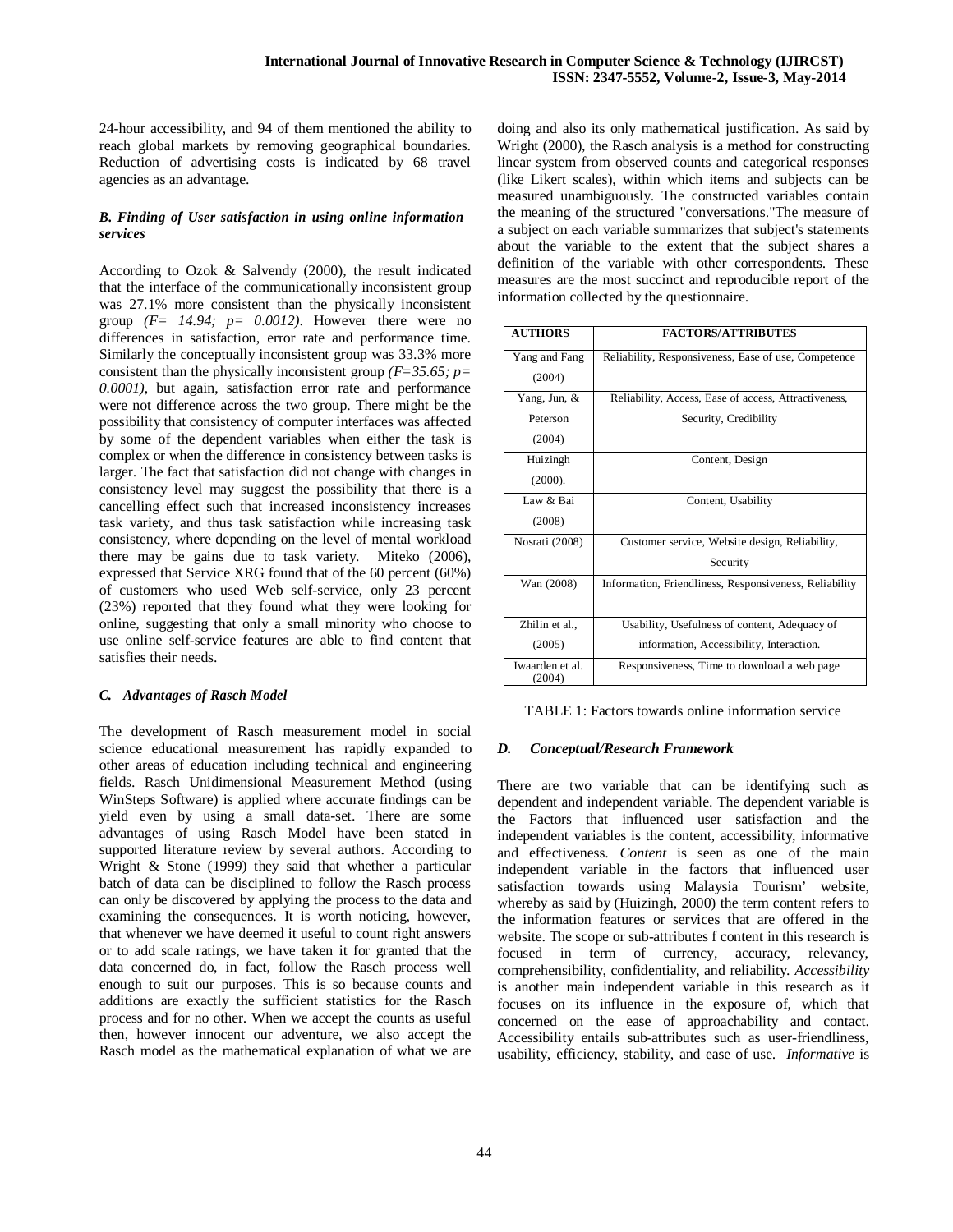essential in the factors that influenced user satisfaction towards using Malaysia Tourism' website. It is reflecting on format and the design of the website, such as allied to flexibility, organizability, well-presented, and knowledge sharing. *Effectiveness* is important in the factors that influenced user satisfaction towards using Malaysia Tourism' website. It is seen as an independent variable of this matter, whereby effectiveness seems to be related to achieving results (desired effects) regardless of how efficient or inefficient the involved system or process is. Effectiveness included as communication, quick feedback, user feedback, and improve learning.



Fig 1: Conceptual Framework of Factors that influenced user

#### **IV. DATA ANALYSIS AND FINDINGS**

This Information analysis is considered to be important part of the research process. This chapter presents the data that has been collected through quantitative survey. In addition, demographic and are delivered. To analyzed the collected data, Rasch Model was used to show the reliability of questionnaires in order to measuring user satisfaction on using Malaysia Tourism's website. From the data collection, the data analysis can be made. The purpose of the analyzing the data is to find meaning in the data, and this is done by systematically arranging and presenting the information. The result of the survey questionnaires can be stated and. the richness of unique qualities is preserved in qualitative analysis. For this study the quantitative analysis is the way to analysis the data. From a sample of 160 respondents only 80 of them answered the questionnaires. The respondents of this study are travel agent's staffs.

## *A. Descriptive Statistics*

In this section, the way of statistical sample distribution with regard to the variables such as gender, age, qualification obtained, how many times have respondents used the Malaysia Tourism's website, and how did they find out about this website is studied. According to the table 2, 32.5% of respondents are men and 67.5% of them are women. The highest frequency is related to the age group 26 to 35 and the lowest frequency is related to the age group of 36 and above. Furthermore, 56.25% of them degree qualification obtained, and the lowest frequency for education is related to those with SPM. The number of how did they find out about Malaysia Tourism' website for the majority of respondents is search engine with 85% rather than other sources.

| <b>Measures</b>       | <b>Items</b>      | <b>Frequency</b> | <b>Percent</b> |  |
|-----------------------|-------------------|------------------|----------------|--|
| Gender                | Male              | 26               | 32.5           |  |
|                       | Female            | 54               | 67.5           |  |
|                       | Total             | 80               | 100.0          |  |
| Age                   | 18-20             | $\theta$         | $\theta$       |  |
|                       | $21 - 25$         | 26               | 32.5           |  |
|                       | $26 - 35$         | 37               | 46.5           |  |
|                       | 36 and above      | 17               | 21.5           |  |
|                       | Total             | 80               | 100.0          |  |
| Education             | <b>SPM</b>        | $\overline{4}$   | 5.0            |  |
|                       | <b>STPM</b>       | 5                | 6.25           |  |
|                       | Diploma           | 26               | 32.5           |  |
|                       | Degree            | 45               | 56.25          |  |
|                       | Other             | $\Omega$         | $\overline{0}$ |  |
|                       | Total             | 80               | 100.0          |  |
| Frequencies<br>of use | 1 to 3 times      | 5                | 6.25           |  |
|                       | More than 4 times | $\overline{7}$   | 8.75           |  |
|                       | Daily             | 68               | 85.0           |  |
|                       | Total             | 80               | 100.0          |  |
| Sources               | Website links     | 68               | 85             |  |
|                       | Search engine     | 10               | 12.5           |  |
|                       | Word-of-mouth     | $\overline{c}$   | 2.5            |  |
|                       | Other             | $\theta$         | $\overline{0}$ |  |
|                       | Total             | 80               | 100.0          |  |

TABLE 2: Sample Demographics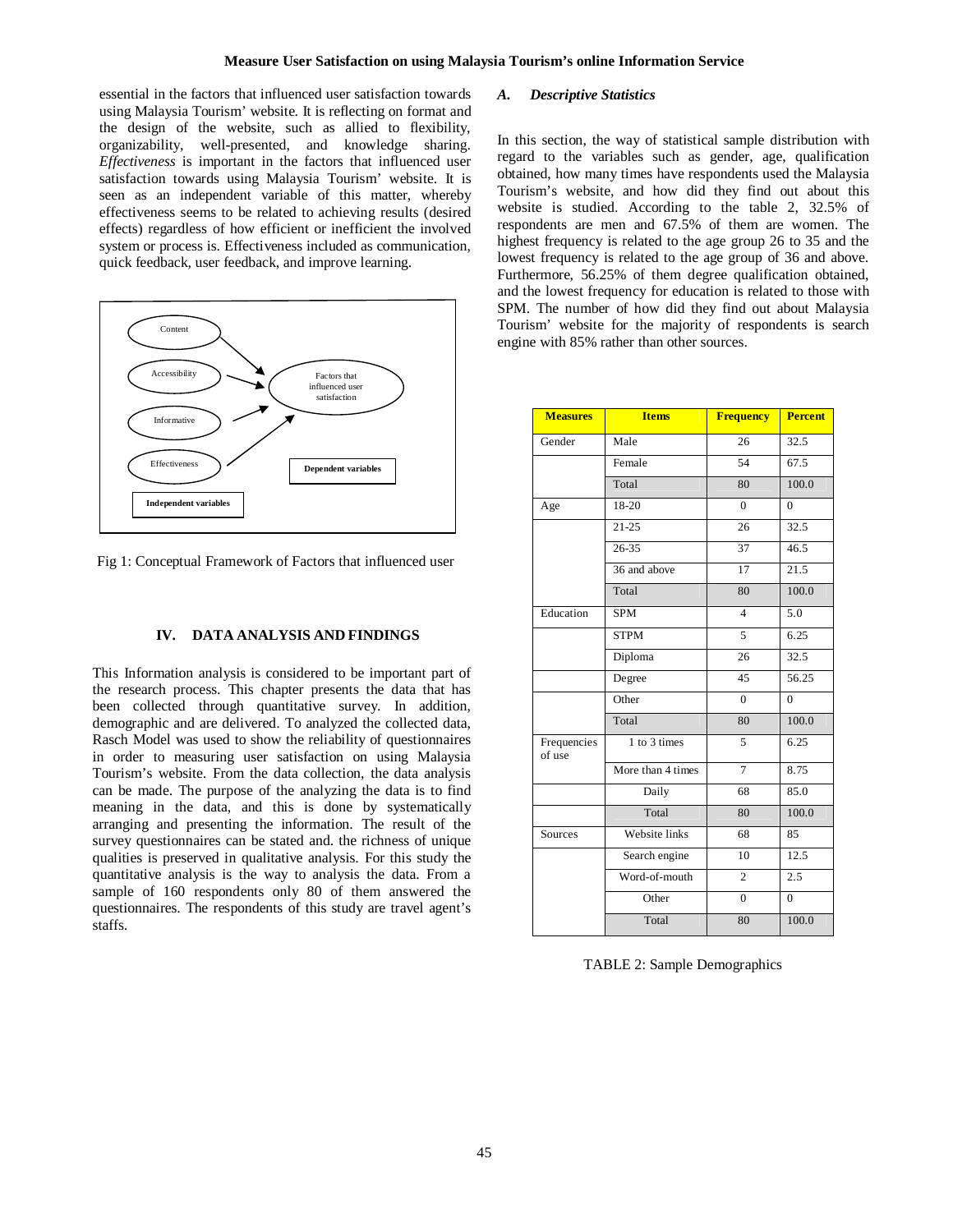## *B. Analysis and result by using Rasch Model*



| MIN. | 282.0                                                             | 74.0          | $-.51$<br>$-2.1$          | .14                  | $.57 - .2.4$ | .66 |
|------|-------------------------------------------------------------------|---------------|---------------------------|----------------------|--------------|-----|
|      |                                                                   |               |                           |                      |              |     |
|      | REAL RMSE                                                         | .18<br>ADJ.SD | RELIABILITY<br>.75        | SEPARATION 1.75 Item |              |     |
|      | MODEL RMSE                                                        |               | .77<br>RELIABILITY        | SEPARATION 1.84 Item |              |     |
|      |                                                                   |               | $S.E. OF Item MEAN = .08$ |                      |              |     |
|      |                                                                   |               |                           |                      |              |     |
|      |                                                                   |               | UMEAN=.000 USCALE=1.000   |                      |              |     |
|      | Item RAW SCORE-TO-MEASURE CORRELATION = -. 99 (approximate due to |               | missing data)             |                      |              |     |
|      | 1574 DATA POINTS. APPROXIMATE LOG-LIKELIHOOD CHI-SOUARE: 2882.65  |               |                           |                      |              |     |

TABLE 3: Summary Statistic

Based on output table, it is refer to summary statistic for person reliability and item reliability, whereby this table resulted from 80 respondents answered the questionnaire and 21 items represents the questions from questionnaires form (Section B-Content, C-Accessibility, D-Informative, E-Effectiveness, F-User Satisfaction). In addition, the item reliability is referring to indicate and determine whether we are used correct or wrong instrument for our research, while the person reliability is referring to personality traits in answering the questionnaire which measure different characteristics. As a result, the person reliability is 0.83, while the results of reliability test by using Rasch Model software for the whole questionnaires is the item reliability is 0.77. Here, the results indicate in the table below showed that both of these things are almost close to 1.0. The person RAW SCORE-TO-MEASURE CORRELATION = .86 (approximate due to missing data) Jamal & Naser (2002), expressed that a tool that has Cronbach alpha more than the minimum quantity level which suggested through Nunnally (0.7) is considered reasonable from reliability aspect. According to the table also, Cronbach Alpha function is to calculate the reliability of measurement tool like as questionnaire. Cronbach alpha is (KR-20). Here, can be concluded that the estimated measures are highly reliable as both person and item measures reliability which is closer to 1.0. The data set that we have is valid for data analysis. The sample (person) and questionnaire (item) were use in the research is reliable and relevant. The results of the person reliability and item reliability are summarized at below in table 3.

## *C. Item Statistic measure*

| INPUT: 80 Persons 21 Items MEASURED: 80 Persons 21 Items 5 CATS<br>1.0.0     |                                             |
|------------------------------------------------------------------------------|---------------------------------------------|
|                                                                              |                                             |
| Person: REAL SEP.: 1.88 REL.: .78  Item: REAL SEP.: 1.75 REL.:<br>.75        |                                             |
| Item STATISTICS: MEASURE ORDER                                               |                                             |
|                                                                              |                                             |
| <b>ENTRY</b><br>RAW                                                          | MODEL<br>INFIT<br>$\Box$<br>OUTFIT          |
| PTMEA EXACT MATCH                                                            |                                             |
| NUMBER SCORE COUNT MEASURE S.E. MNSQ ZSTD MNSQ ZSTD CORR.<br>OBS% EXP% Item  |                                             |
| ----------------------------                                                 | ---+-----------+-----------+-----+----      |
| 282 75 .82<br>7                                                              | $.14 1.16$ 1.0   1.41 2.0   .58             |
| 47.7  <mark>Less time loading</mark><br>38.7                                 |                                             |
| 293<br>75 .60<br>$\mathbf{L}$<br>15<br>36.0 47.8 Get fast response           | $.14 1.50 \t2.5 1.54 \t2.6 $ .52            |
| 75 .58<br>14<br>294                                                          | $.14 1.51 \t2.6 1.85 \t3.7 $ .47            |
| 32.0<br>47.6 Communication<br>303<br>17<br>75<br>.39                         | $.15$   .76 $-1.3$   .77 $-1.3$   .57       |
| 47.9 Provide feedback  <br>53.3                                              |                                             |
| 75<br>13<br>310<br>$\overline{22}$<br>$51.3$ Share ideas<br>44.0<br>$\sim$ 1 | $.16 1.54$ 2.4   1.97<br>4.2<br>.31         |
| 4<br>313<br>75<br>.15                                                        | $.16$   .77 -1.2   .76 -1.3   .57           |
| $51.3$ OS is sufficient  <br>48.0<br>314 75<br>$\overline{12}$<br>ι.<br>19   | .16 1.05<br>$.3$ $.99$<br>.0<br>.54         |
| $51.3$ Get all info<br>46.7                                                  |                                             |
| .10<br>18<br>315<br>75                                                       | $.16$   $.73$ -1.4   $.75$<br>.54<br>$-1.4$ |
| 52.8 Feel confident<br>50.7<br>316<br>75<br>$12^{\circ}$<br>.07              | $.16$ $.88$ $-.6$ $.88$<br>.50 <br>$- . 6$  |
| 53.4 OS to solve work  <br>49.3<br>$\overline{a}$<br>319<br>75<br>$-0.01$    | .17   .74 -1.3   .71<br>.55                 |
| 54.4 OS precise info  <br>68.0                                               | $-1.7$                                      |
| 319<br>$21 -$<br>75<br>$-0.01$                                               | $.17$   .57 -2.4  .66 -2.1  .56             |
| 54.4 I am satisfied<br>$\sim$ 1<br>64.0<br>322 75<br>$-.10$<br>8             | $.17$   .80<br>$-.9$ .85<br>$-0.8$<br>.46   |
| 56.5 Access any time<br>50.7                                                 |                                             |
| 75<br>325<br>9<br>-.20<br>60.0<br>58.2 Access from anywhere                  | $.18$   $.64$ -1.8   .73<br>$-1.6$ . 49     |
| 326<br>75<br>$-0.23$<br>1.                                                   | $.18$ $.76$ $-1.1$ $.80$ $-1.1$<br>.46      |
| 60.0<br>59.3 OS is current<br>$\sim 1$<br>$- 0.23$<br>322<br>74<br>б.        | $.18 1.19$ .9 $ 1.16$ .9 .42                |
| 59.3 Simply browse<br>44.6                                                   |                                             |
| 327 75<br>5<br>$-.26$<br>52.0<br>$59.6$ Easy<br>. 40                         | $.18$ .90 -.4. .94 -.3.                     |
| 75<br>20<br>328<br>$-.29$                                                    | $.18$ $.66$ $-1.7$ $.71$ $-1.7$             |
| .52 <br>61.3<br>60.0                                                         |                                             |
| $-.36$<br>$\overline{\mathbf{3}}$<br>330<br>75                               | $.19$ .96 $-.1$ .99 .0                      |
| 54.7<br>$61.0$ Easy<br>. 42  <br>331 75<br>11                                | $-40$ . 19   1.03 . 2   .98 . 0             |
| . 46  <br>60.0<br>62.2                                                       |                                             |
| 75<br>10<br>332                                                              | $-44$ .19 .70 $-1.4$ .78 $-1.2$             |
| .491<br>69.3<br>62.6 Bwebpage                                                |                                             |
|                                                                              |                                             |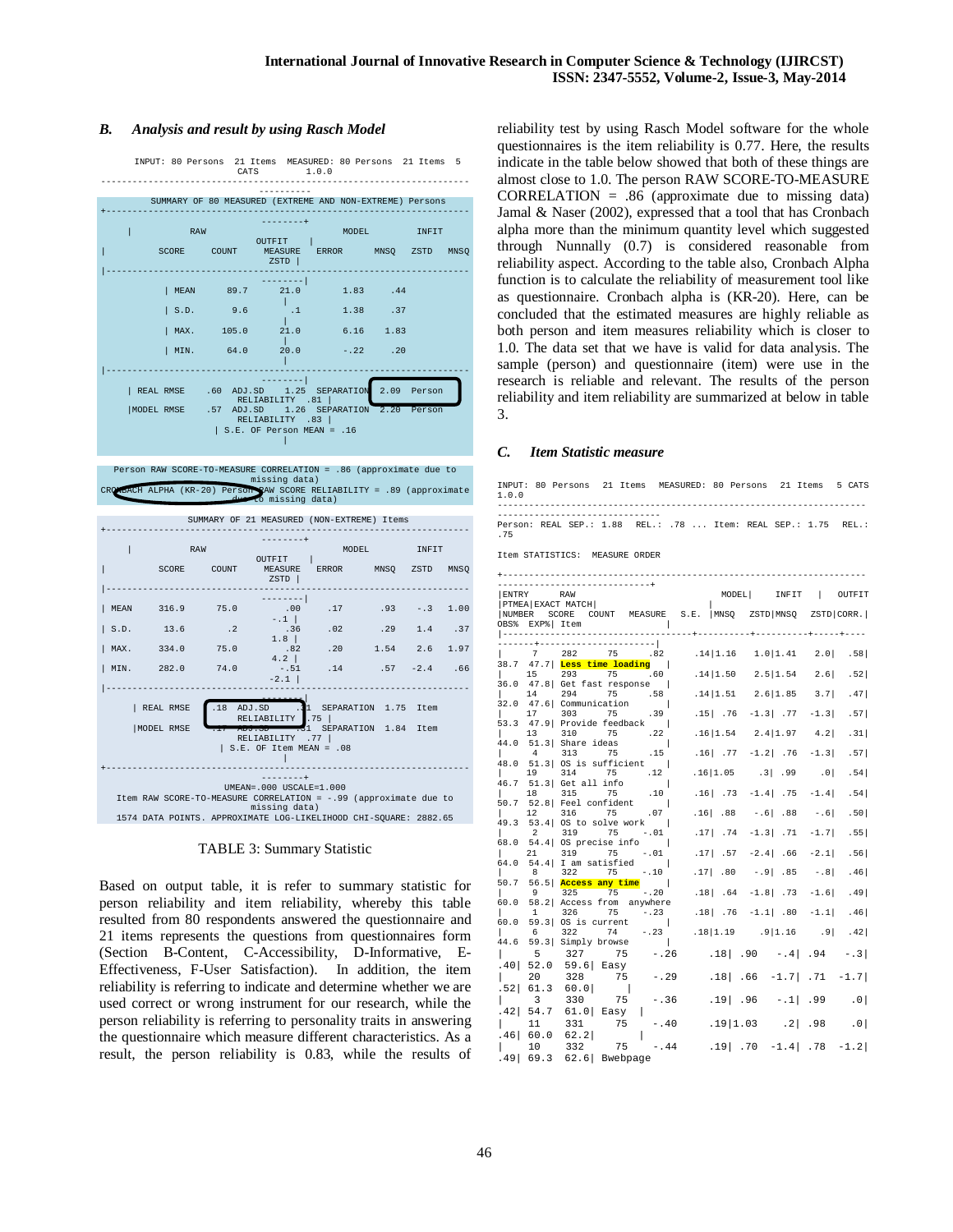| $.48$ 64.0 63.7 Well                                                |  | $\begin{vmatrix} 16 & 334 & 75 & -.51 & .20 & .76 & -1.1 & .83 & -.9 \end{vmatrix}$  | --+----------+--------- |  |
|---------------------------------------------------------------------|--|--------------------------------------------------------------------------------------|-------------------------|--|
| +-----+-----------+-------- <br>MEAN 316.9 75.0 .00<br>$\vert$ 52.7 |  | $.17$ $.93$ $-.3$ $ 1.00$ $-.1$                                                      |                         |  |
|                                                                     |  | $\begin{bmatrix} S.D. & 13.6 & .2 & .36 & .02 & .29 & 1.4 & .37 & 1.8 \end{bmatrix}$ |                         |  |

#### TABLE 4: Item statistic measure

According to table 4, at above, it depicted all the items based on instrument, which that all those instruments is represented as sub-attribute for the factor or attribute that influencing user in using Malaysia Tourism' website as showed at table 5 below.

| <b>ATTRIBUTES</b>         | SUB-                 | <b>STATEMENTS</b>                                                                                        |
|---------------------------|----------------------|----------------------------------------------------------------------------------------------------------|
|                           | <b>ATTRIBUTES</b>    |                                                                                                          |
| 1. Content                | Currency             | The information that I got from this website is<br>current.                                              |
|                           | Accuracy             | The website provides precise information.                                                                |
|                           | Comprehensibilit     | It is easy to understand the information.                                                                |
|                           | Sufficiency          | The information that I gain from the website is<br>sufficient.                                           |
|                           | Confidentiality      | I feel confident to download any document<br>from this online service.                                   |
| <b>Accessibility</b>      | User-friendliness    | The online service is easy to use.                                                                       |
|                           | Usability            | I can simply browse the website to access for<br>information.                                            |
|                           | Efficiency           | The website takes less time for loading the<br>pages.                                                    |
|                           | Stability            | I can access the website at any time of the day.                                                         |
|                           | Ease of access       | I can access the website from anywhere.                                                                  |
| <b>Informative</b><br>3.  | Flexibility          | I can browse other web pages through the links<br>that are provided in this website.                     |
|                           | Organizability       | The information in this website is clear to read<br>without any instruction.                             |
|                           | Well-presented       | The information displayed on the website is<br>well-presented.                                           |
|                           | Knowledge<br>sharing | I share ideas with the others through this<br>service.                                                   |
| 4. Effectiveness          | Communication        | I can communicate with others people from<br>anywhere at anytime via this website.                       |
|                           | Quick response       | I get fast response from the relevant tourism<br>officers.                                               |
|                           | User feedback        | This online service provides a chance for me to<br>provide feedback to the relevant tourism<br>agencies. |
|                           | Improve learning     | I can use the information provided in the<br>website to solve my works and to enhance my<br>knowledge.   |
| $5.$ User<br>satisfaction |                      | I get all the information that I want from this<br>online information service.                           |
|                           |                      | I will recommend other people to view this<br>website.                                                   |
|                           |                      | As a whole, I am satisfied with the Malaysia<br>Tourism' website.                                        |

| TABLE 5: Attributes, sub-attributes and statements for |  |
|--------------------------------------------------------|--|
| independent variables                                  |  |

According to the result in the table 5, it is arranged and listed down accordingly. At this point, can be summarized that higher item is *less time loading (measure = .82)* which is represent as difficult item, followed by regular items such as *access any time*, until to the lowest item is *well-presented (measure = -.51)* which is represent as easy item.

## *D. Partial Credit Scale*

 TABLE 6: C:\Documents and Settings\Lel\My Docume ZOU666WS.TXT INPUT: 80 Persons 21 Items MEASURED: 80 Persons 21 Items 5 CATS -------------------------------------------------------------------

|                                                                                                                                                                        |                                                                             | SUMMARY OF CATEGORY STRUCTURE. Model="R"                                                                                                     |                |         |                         |  |                           |  |                                                                                                                                                                   |                                                                                                                                                                                                                               |                   |
|------------------------------------------------------------------------------------------------------------------------------------------------------------------------|-----------------------------------------------------------------------------|----------------------------------------------------------------------------------------------------------------------------------------------|----------------|---------|-------------------------|--|---------------------------|--|-------------------------------------------------------------------------------------------------------------------------------------------------------------------|-------------------------------------------------------------------------------------------------------------------------------------------------------------------------------------------------------------------------------|-------------------|
|                                                                                                                                                                        |                                                                             | CATEGORY OBSERVED OBSVD SAMPLE   INFIT OUTFIT   STRUCTURE   CATEGORY  <br>LABEL SCORE COUNT % AVRGE EXPECT   MNSO MNSO   CALIBRATN   MEASURE |                |         |                         |  | --------- <b>------</b> - |  |                                                                                                                                                                   |                                                                                                                                                                                                                               |                   |
| 1.                                                                                                                                                                     | $\overline{1}$                                                              | 25 2   .08 -.11   1.15 1.46   NONE   ( -2.19)   1                                                                                            |                |         |                         |  |                           |  |                                                                                                                                                                   |                                                                                                                                                                                                                               |                   |
| $\overline{a}$<br>3                                                                                                                                                    | 2                                                                           | $50 \t31$<br>3 114                                                                                                                           | 7 <sup>1</sup> |         | $.59$ $.70$ $.88$ $.74$ |  |                           |  | $.05*$ $.20$ $.83$ $.94$ $.65$ $.103$ $.2$<br>$-0.39$                                                                                                             | $-.28$                                                                                                                                                                                                                        | $\overline{3}$    |
| $\overline{4}$                                                                                                                                                         | 4                                                                           | 737 47 1.44 1.41 198 1.03   1.82   1.82   4                                                                                                  |                |         |                         |  |                           |  |                                                                                                                                                                   |                                                                                                                                                                                                                               |                   |
|                                                                                                                                                                        |                                                                             | 5 5 648 41                                                                                                                                   |                |         |                         |  |                           |  | $1.99$ $2.01$ $.98$ $1.01$   $1.86$   ( $3.01$ )   5<br>. _ _ _ _ _ _ + _ _ _ _ _ _ _ _ _ _ _ + _ _ _ _ _ _ _ _ _ _ _ _ _ + + _ _ _ _ _ _ + _ _ _ _ _ + _ _ _ _ + |                                                                                                                                                                                                                               |                   |
|                                                                                                                                                                        |                                                                             | MISSING 1                                                                                                                                    |                | 0  1.03 |                         |  |                           |  |                                                                                                                                                                   |                                                                                                                                                                                                                               |                   |
|                                                                                                                                                                        | OBSERVED AVERAGE is mean of measures in category. It is not a<br>parameter. |                                                                                                                                              |                |         |                         |  |                           |  |                                                                                                                                                                   |                                                                                                                                                                                                                               |                   |
| CATEGORY STRUCTURE   SCORE-TO-MEASURE   50% CUM.<br>COHERENCE   ESTIM  <br>  LABEL MEASURE S.E.   AT CAT. ----ZONE----   PROBABLTY   M->C C-<br>>M DISCR<br>---------- |                                                                             |                                                                                                                                              |                |         |                         |  |                           |  |                                                                                                                                                                   |                                                                                                                                                                                                                               |                   |
| $- - - +$                                                                                                                                                              |                                                                             |                                                                                                                                              |                |         |                         |  |                           |  |                                                                                                                                                                   |                                                                                                                                                                                                                               |                   |
|                                                                                                                                                                        |                                                                             | 1 NONE                                                                                                                                       |                |         |                         |  |                           |  | $ (-2.19) - INF -1.61 $                                                                                                                                           | $  0$ $  0$ $  0$ $  0$ $  0$ $  0$ $  0$ $  0$ $  0$ $  0$ $  0$ $  0$ $  0$ $  0$ $  0$ $  0$ $  0$ $  0$ $  0$ $  0$ $  0$ $  0$ $  0$ $  0$ $  0$ $  0$ $  0$ $  0$ $  0$ $  0$ $  0$ $  0$ $  0$ $  0$ $  0$ $  0$ $  0$ |                   |
| $\overline{2}$                                                                                                                                                         |                                                                             |                                                                                                                                              |                |         |                         |  |                           |  | $-0.65$ . 21   $-1.03$ $-1.61$ $-0.64$   $-1.21$   $72\$                                                                                                          |                                                                                                                                                                                                                               | $16$ <sup>8</sup> |
| $.64$  <br>$\overline{\phantom{a}}$                                                                                                                                    |                                                                             |                                                                                                                                              |                |         |                         |  |                           |  | $-.39$ $.13$ $-.28$ $-.64$ $.15$ $-.59$ $.21$                                                                                                                     |                                                                                                                                                                                                                               | $24$ $ $          |
| 1.06<br>$\sim$ 4                                                                                                                                                       |                                                                             |                                                                                                                                              |                |         |                         |  |                           |  | $-.82$ $.09$   $.82$ $.15$ $.2.04$   $-.14$   $52\%$                                                                                                              |                                                                                                                                                                                                                               | 59%               |
| 1.04<br>$\vert$ 5<br>.94                                                                                                                                               |                                                                             | $1.86$ $.06$ $($ $3.01)$ $2.04$ $+$ INF $($ $1.93$ $ $ 59%                                                                                   |                |         |                         |  |                           |  |                                                                                                                                                                   |                                                                                                                                                                                                                               | 54%               |
|                                                                                                                                                                        |                                                                             | M->C = Does Measure imply Category?                                                                                                          |                |         |                         |  |                           |  |                                                                                                                                                                   |                                                                                                                                                                                                                               |                   |
|                                                                                                                                                                        |                                                                             | C->M = Does Category imply Measure?                                                                                                          |                |         |                         |  |                           |  |                                                                                                                                                                   |                                                                                                                                                                                                                               |                   |

#### TABLE 6: Partial Credit scale

In the table 6, it depicted result of the total respondents that answering the survey questionnaires based on Likert-type five point scale. Related to this point, it showed that majority of the respondents were answered agree= 4 with 47 respondents, 41 persons were answered strongly agree= 5, 7 is 3=neither, 3 of respondents answered disagree= 2, and lastly 2 of respondents is strongly disagree= 1. In addition, due to missing data it is 1.03. Here, means that there are having missing data which that there is has certain questionnaires was not answered or skip that question.

## **DISCUSSION & CONCLUSION**

The present study aimed to analyze the users satisfaction on online information service. The results indicate that attribute of item content, accessibility, informative and effectiveness are influencing in measuring user satisfaction on online service. One of the most striking findings of this investigation is the respondents are dissatisfied with the item less time loading. This is maybe because of network connection is slow and confronting with the server problems, so that the travel agencies should take seriously for these problem by improving their network connection and using better server devices and applications in order to increase time loading website. Based on the item category result, item get fast response and communication is also quite dissatisfied among user because it relying on the internet speedy and networking connection